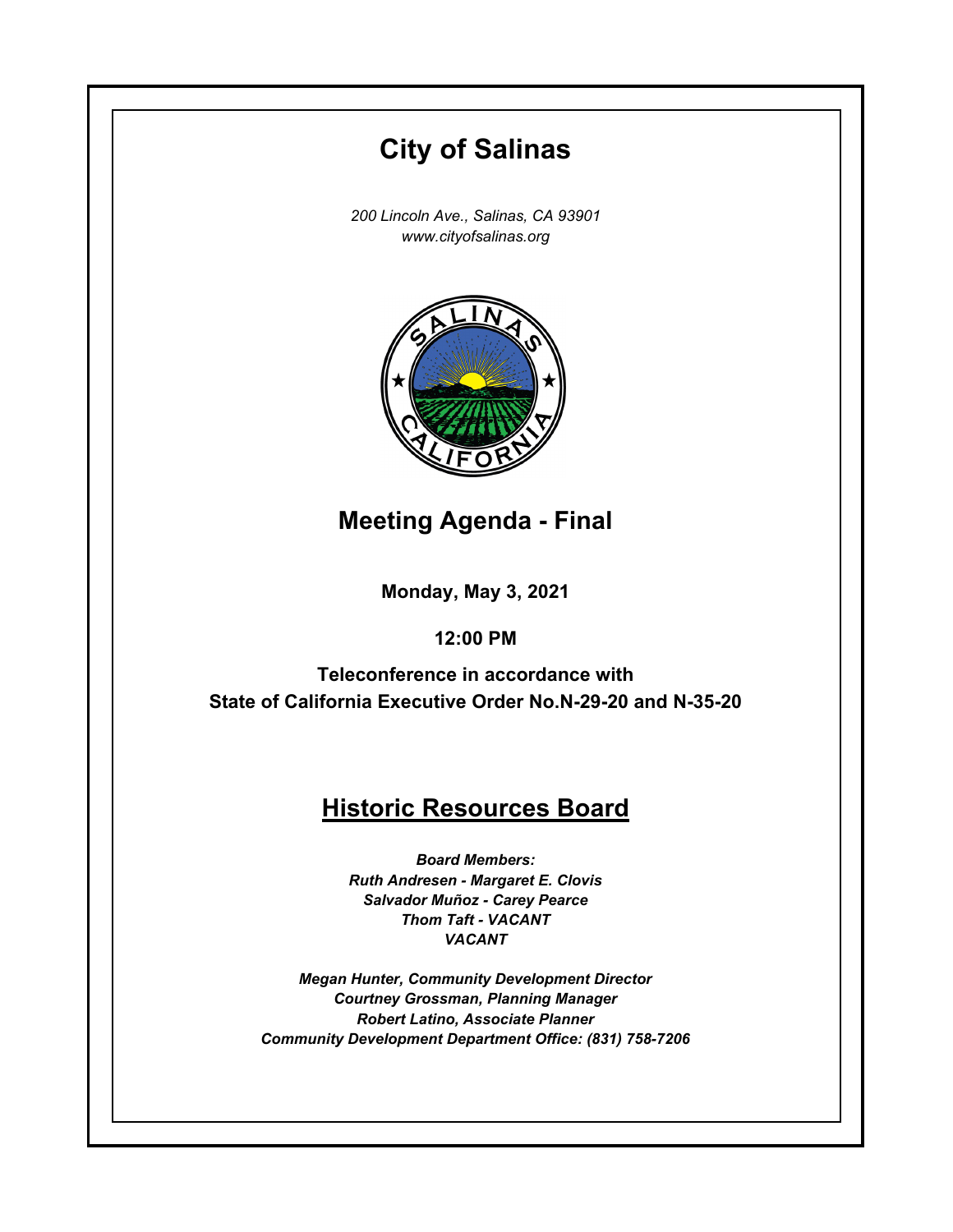# **PUBLIC NOTICE**

*This meeting is being conducted utilizing teleconferencing and electronic means consistent with State of California Executive Order N-29-20 dated March 17, 2020, regarding the COVID-19 pandemic.*

# **ZOOM WEBINAR PARTICIPATION**

# **JOIN THE ZOOM WEBINAR TO PARTICIPATE LIVE AT: https://zoom.us/j/98510029519**

# **To participate telephonically, call any number below: US: +1 669 900 6833 or +1 346 248 7799 or +1 253 215 8782 or +1 929 205 6099 or +1 301 715 8592 or +1 312 626 6799**

# **Webinar ID: 985 1002 9519**

# **If prompted to enter a participant ID, press #.**

# **International numbers available: https://zoom.us/u/aburIM3htv**

#### **SUBMISSION OF PUBLIC COMMENT PROCEDURES**

*If you wish to make a comment on a specific agenda item, please join the Zoom Webinar or submit your written comment, limited to 250 words or less via email by 10:30 A.M. on the day of the meeting to the HRB Secretary at PublicCommentCD-P@ci.salinas.ca.us*

*Reading of Public Comments: The Secretary shall read all email comments, provided that the reading shall not exceed two (2) minutes and shall become part of the record. Every effort will be made to read your comment into the record, but some comments may not be read due to time limitations.*

#### **PLEDGE OF ALLEGIANCE**

# **ROLL CALL**

#### **PUBLIC COMMENT TIME RESTRICTIONS**

*Public comments generally are limited to two minutes per speaker; the Chair may further limit the time for public comments depending on the agenda schedule.*

#### **GENERAL PUBLIC COMMENTS**

*Receive public communications from the audience on items that are not on the agenda and that are in the City of Salinas' subject matter jurisdiction. Comments on Consent or Consideration items should be held until the items are reached. The public may request that the committee consider adding an item for consideration on a future agenda. The public may comment on scheduled agenda items as they are considered.*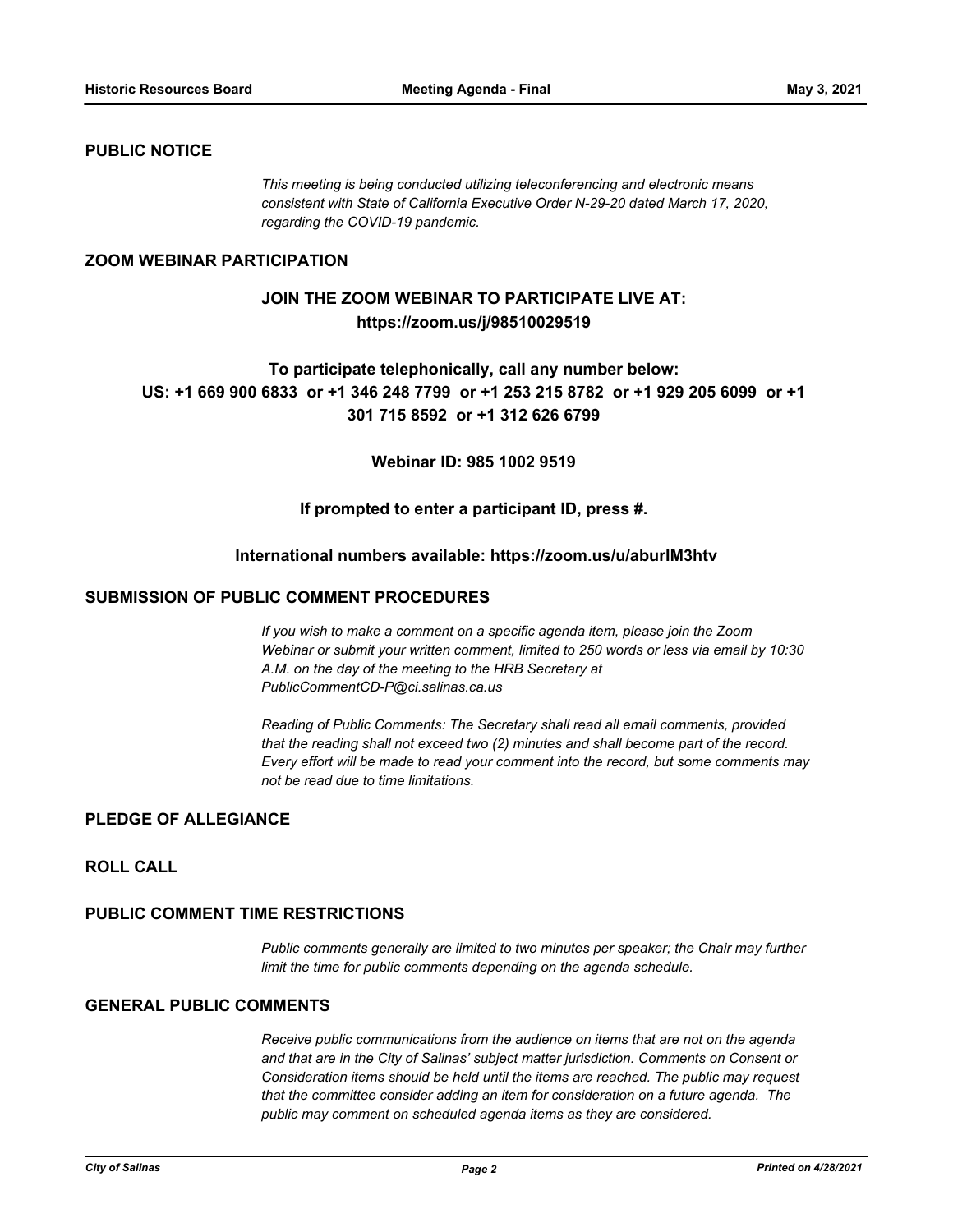# **CONSENT**

[ID#21-185](http://salinas.legistar.com/gateway.aspx?m=l&id=/matter.aspx?key=5383) **Historic Resources Board Minutes for December 7, 2020**

*Recommendation:* Approve Historic Resources Board Minutes from December 7, 2020

# **PUBLIC HEARINGS**

# **OTHER BUSINESS**

General Plan Update

300 Main Street (former Dick Bruhn Building)

Visitor's Center Touring Report

Discussion Re: Report to City Council Covering Historic Sites

# **FOLLOW UP REPORTS**

# **FUTURE AGENDA ITEMS**

# **ADJOURNMENT**

*Confirmation of attendance at next meeting prior to adjournment.*

#### **Maira Flores, Administrative Aide**

**\_\_\_\_\_\_\_\_\_\_\_\_\_\_\_\_\_\_\_\_\_\_\_\_\_\_\_\_\_\_\_\_\_\_** 

# **AGENDA MATERIAL / ADDENDUM**

*Any addendums will be posted within 72 hours of regular meetings or 24 hours of special meetings and in accordance with Californian Government Code Section 54954.2, unless otherwise allowed under the Brown Act. City Commission/Board/Committee agenda item reports may be viewed at the Salinas City Clerk's Office, 200 Lincoln Avenue, Salinas, and are posted on the City's website at www.cityofsalinas.org via the hyperlinks provided on the agenda. The Commission/Board/Committee may take action that is different than the proposed action reflected on the agenda.*

*Disability-related modification or accommodation, including auxiliary aids or services, may be requested by any person with a disability who requires a modification or accommodation in order to participate in the meeting. Requests should be referred to the City Clerk's Office At 200 Lincoln Avenue, Salinas, 758-7381, as soon as possible but by no later than 5 p.m. of the last business day prior to the meeting. Hearing impaired or TTY/TDD text telephone users may contact the city by dialing 711 for the California Relay Service (CRS) or by telephoning any other service providers' CRS telephone number.*